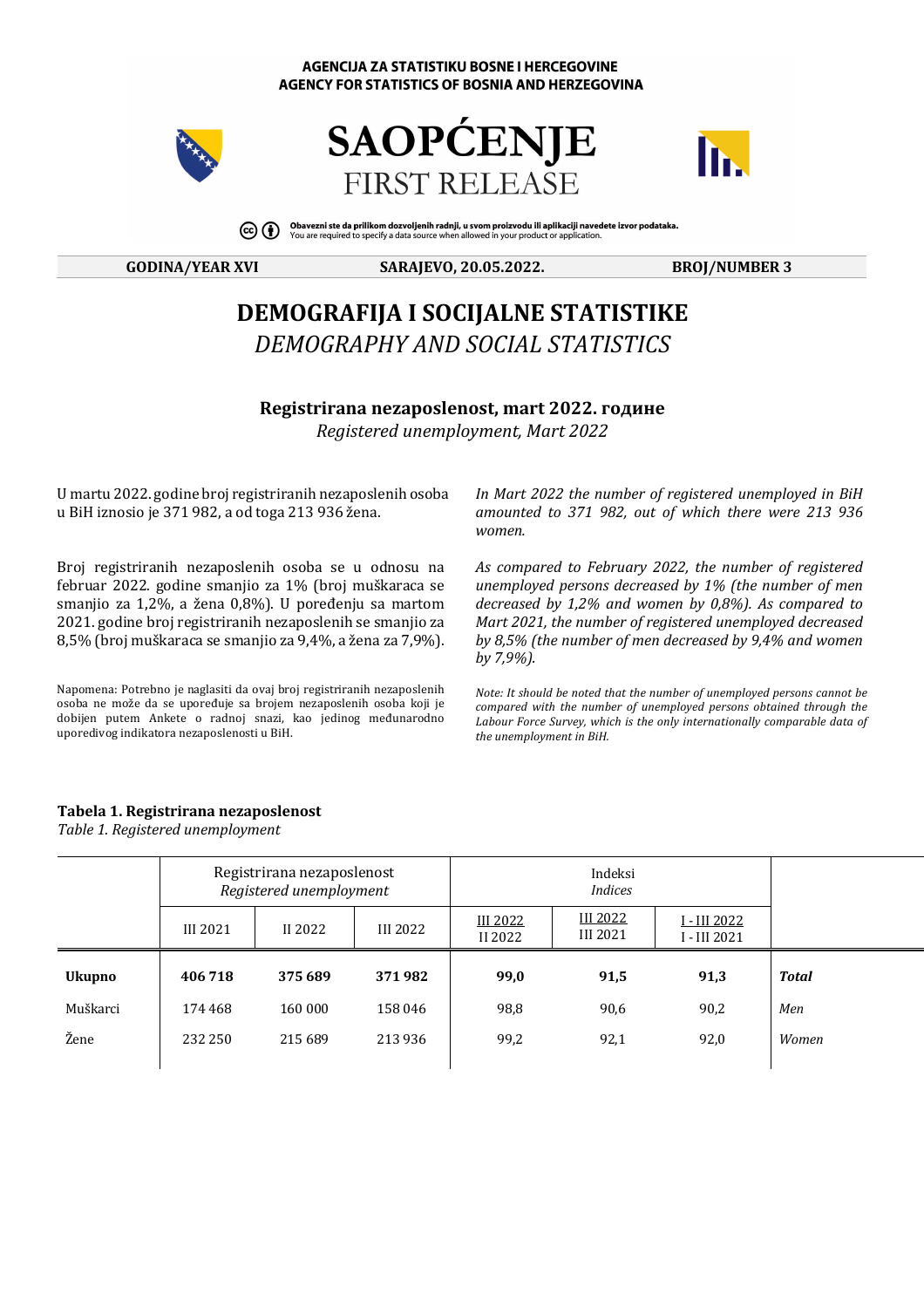Ako posmatramo registrirane nezaposlene po kvalifikacionoj strukturi uočava se da je najveći broj nezaposlenih osoba sa VKV i KV kvalifikacijom 118 708, zatim slijede osobe sa srednjom stručnom spremom 106 449 i nekvalifikovane osobe 101 615.

Kao nezaposleni vodi se najmanji broj polukvalifikovanih osoba (PK) 5 960, a slijede ih osobe višeg obrazovanja (VŠS) 6 396.

Udio ženske populacije u registriranim nezaposlenima iznosi 57,5% ili u apsolutnom iznosu 213 936 osoba ženskoga spola.

U ženskoj populaciji najveći broj nezaposlenih osoba je sa srednjom spremom (SSS) 68 303, nekvalifikovanih (NK) 59 475 i sa VKV i KV kvalifikacijom 55 741 osoba ženskog spola.

*If we observe registered unemployed by qualification*  structure, we will notice that the largest number of *unemployed are highly skilled and skilled by 118 708 followed by those with a high school diploma by 106 449 and unskilled by 101 615.*

The lowest number of unemployed are those semi-skilled by 5 960, followed by those with higher education by 6 936.

The share of female population in registered unemployed *amounted to 57,5% or in absolute terms 213 936 females.*

In the female population, the largest number of unemployed *are those with secondary education by 68 303, then those unskilled by 59 475 and those with highly skilled and skilled qualification by 55 741 females.*

## **Tabela 2. Registrirana nezaposlenost prema kvalifikacionoj strukturi**

Table 2. Registered unemployment by qualification structure

|                                            | 2021    |          |         |         |          |             |         |          |          | 2022    |              |             |         |
|--------------------------------------------|---------|----------|---------|---------|----------|-------------|---------|----------|----------|---------|--------------|-------------|---------|
|                                            | Ш       | IV       | V       | VI      | VII      | <b>VIII</b> | IX      | X        | XI       | XII     | $\mathbf{I}$ | $_{\rm II}$ | Ш       |
| Ukupno<br>Total                            | 406718  | 402 146  | 395 999 | 393 781 | 395 383  | 392 551     | 384 209 | 382348   | 378079   | 375804  | 377.126      | 375.689     | 371.982 |
| Muškarci<br>Men                            | 174 468 | 171798   | 168 519 | 167 649 | 167 605  | 166 014     | 163 260 | 162 317  | 160 132  | 159 195 | 160.178      | 160.000     | 158.046 |
| Žene<br>Women                              | 232 250 | 230 348  | 227 480 | 226 132 | 227778   | 226 537     | 220 949 | 220 031  | 217947   | 216 609 | 216.948      | 215.689     | 213.936 |
| <b>VSS</b><br>University<br>qualification  | 36 112  | 35 518   | 34956   | 34 610  | 36810    | 37438       | 33 4 78 | 33 643   | 33 666   | 33 691  | 28.026       | 33.269      | 32.854  |
| Muškarci<br>Men                            | 10694   | 10538    | 10 3 25 | 10 090  | 10 370   | 10 481      | 9753    | 9866     | 9877     | 9834    | 8.034        | 9.724       | 9.643   |
| Žene<br>Women                              | 25 4 18 | 24 980   | 24 631  | 24520   | 26 4 4 0 | 26 957      | 23725   | 23 7 7 7 | 23 7 8 9 | 23 857  | 19.992       | 23.545      | 23.211  |
| VŠS<br>Two-year<br>college                 | 7083    | 6981     | 6903    | 6792    | 7078     | 7140        | 6666    | 6700     | 6670     | 6671    | 6.634        | 6.511       | 6.396   |
| Muškarci<br>Men                            | 2515    | 2485     | 2430    | 2 3 6 0 | 2406     | 2 4 0 3     | 2 2 9 4 | 2 3 0 5  | 2 2 9 9  | 2 2 9 4 | 2.278        | 2.248       | 2.222   |
| Žene<br>Women                              | 4568    | 4496     | 4473    | 4432    | 4672     | 4737        | 4372    | 4395     | 4371     | 4377    | 4.356        | 4.263       | 4.174   |
| SSS<br>Secondary<br>school                 | 116 949 | 115 660  | 113 534 | 113 925 | 113 949  | 112 541     | 111 361 | 110896   | 109 178  | 107891  | 107.972      | 107.749     | 106.449 |
| Muškarci<br>Men                            | 42 490  | 41866    | 40 900  | 41 208  | 41311    | 40 648      | 40 171  | 40 0 28  | 39 278   | 38 697  | 38.771       | 38.710      | 38.146  |
| Žene<br>Women                              | 74459   | 73794    | 72 634  | 72717   | 72 638   | 71893       | 71 190  | 70868    | 69 900   | 69 194  | 69.201       | 69.039      | 68.303  |
| <b>VKV i KV Highly</b><br>skilled, skilled | 130706  | 128952   | 126788  | 125 925 | 125 654  | 124 500     | 122 910 | 122 029  | 120439   | 119683  | 120.214      | 120.061     | 118.708 |
| Muškarci<br>Men                            | 69977   | 68 642   | 67218   | 66 983  | 66860    | 66 228      | 65 300  | 64 684   | 63 648   | 63 308  | 63.845       | 63.882      | 62.967  |
| Žene<br>Women                              | 60729   | 60 310   | 59 570  | 58942   | 58794    | 58 272      | 57610   | 57345    | 56 791   | 56375   | 56.369       | 56.179      | 55.741  |
| PK<br>Semi-skilled                         | 6760    | 6664     | 6540    | 6418    | 6366     | 6262        | 6 1 6 9 | 6088     | 6030     | 6018    | 6.055        | 6.041       | 5.960   |
| Muškarci<br>Men                            | 3339    | 3 2 8 5  | 3 2 1 4 | 3 1 4 7 | 3 1 1 5  | 3 0 7 1     | 3023    | 2978     | 2949     | 2953    | 2.987        | 2.980       | 2.928   |
| Žene<br>Women                              | 3421    | 3 3 7 9  | 3 3 2 6 | 3 2 7 1 | 3 2 5 1  | 3 1 9 1     | 3 1 4 6 | 3 1 1 0  | 3 0 8 1  | 3 0 6 5 | 3.068        | 3.061       | 3.032   |
| NK<br>Unskilled                            | 109 108 | 108 371  | 107278  | 106 111 | 105 526  | 104 670     | 103 625 | 102 992  | 102 096  | 101850  | 102.034      | 102.058     | 101.615 |
| Muškarci<br>Men                            | 45 453  | 44 982   | 44 4 32 | 43 861  | 43 5 43  | 43 183      | 42719   | 42 45 6  | 42 081   | 42 109  | 42.372       | 42.456      | 42.140  |
| Žene<br>Women                              | 63 655  | 63 3 8 9 | 62846   | 62 250  | 61983    | 61 487      | 60 90 6 | 60 536   | 60 015   | 59741   | 59.662       | 59.602      | 59.475  |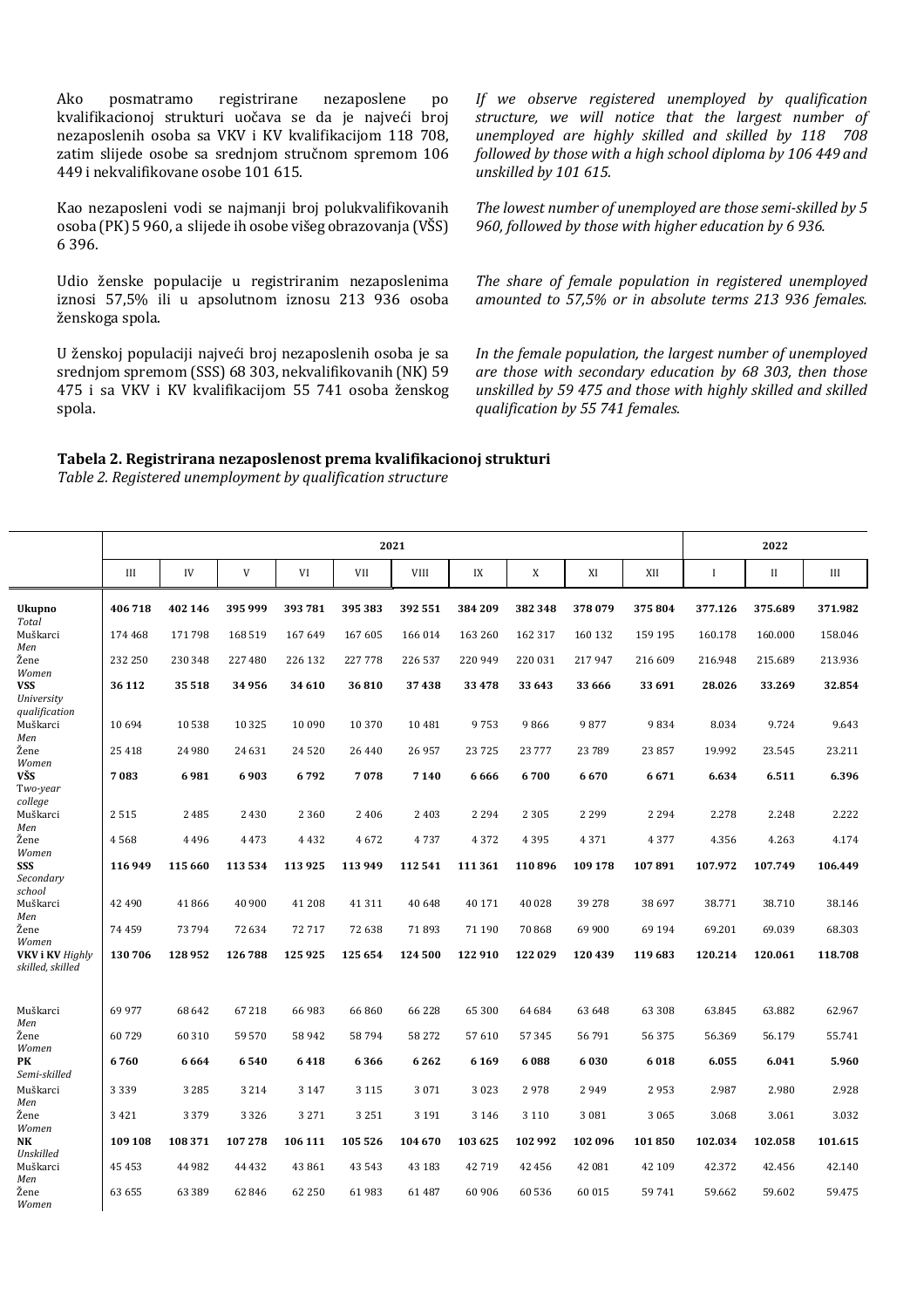## **METODOLOŠKA OBJAŠNJENJA**

#### **Izvor podataka**

Broj nezaposlenih osoba je rezultat prikupljanja i obrade podataka koje dostavlja Agencija za rad i zapošljavanje Bosne i Hercegovine.

Nezaposlenom osobom se smatra svaka osoba koja ispunjava zakonom propisane uslove i prijavljena je u nekom od Zavoda za zapošljavanje.

## Uporedivost anketnih i administrativnih podataka

Podaci dobijeni iz Ankete o radnoj snazi nisu metodološki uporedivi sa podacima koji se dobijaju iz drugih statističkih ili administrativnih izvora.

Uporedivost podataka je ograničena iz sljedećih razloga:

Izvor podataka: administrativni podaci se baziraju na statističkom istraživanju o zaposlenima, koje se zasniva na kadrovskoj evidenciji pravnih subjekata i na evidencijama nezaposlenih koji su prijavljeni na biroima za zapošljavanje, dok se anketni podaci zasnivaju na procjenjenim podacima dobijenim direktnim intervjuom ciljane grupe u okviru domaćinstava izabranih slučajnim uzorkom.

**Jedinica izvieštavanja:** jedinica izvieštavanja za prikupljanje administrativnih podataka je pravni subjekt, dok je anketna jedinica svaki član slučajno izabranog domaćinstva.

Period posmatranja: administrativni se podaci odnose na zadnji dan u mjesecu, dok se anketni podaci odnose na aktivnost osoba u referentnom periodu.

Metod prikupljanja: podaci iz administrativnih izvora dobijaju se putem izvještaja koje dostavljaju pravni subjekti, dok se anketni podaci prikupljaju direktnim upitnikom od osoba u domaćinstvima koja su odabrana u uzorak.

**Periodika prikupliania:** administrativni podaci se prikupljaju mjesečno, odnosno polugodišnje, dok se anketa u BiH provodi kontinuirano tokom cijele godine, što znači da je svaka sedmica u toku godine referentna, a nakon nje slijedi sedmica anketiranja.

**Definicije zaposlenosti i nezaposlenosti:** administrativni podaci obuhvataju samo osobe u formalnoj zaposlenosti, odnosno osobe koje su kao nezaposlene prijavljene na biroima za zapošljavanje, dok se u anketi svaka kategorija detaljno definiše u skladu sa međunarodnim preporukama.

#### *NOTES OF METHODOLOGY*

#### *Data source*

*Number of unemployed people is the result of collecting and processing data supplied by the Labour and Employment Agency of Bosnia and Herzegovina.* 

*Unemployed person is a person who meets the statutory*  requirements and has been reported in any of the *Employment Service.*

#### *Comparability of the survey and administrative data*

The data gathered in the Labour Force Survey are not *methodologically comparable to the data gathered from other statistical or administrative sources.*

The data comparability is limited due to the following *reasons:*

*The source of data: administrative data are based on the* statistical research on the employed, based on the personnel *records of business subjects and records of the unemployed registered at Employment Agencies, while the Survey data are*  based on the estimated data gathered in direct interviews of the target group within the households selected randomly.

*Reportin unit: the reporting unit for the gathering of administrative data is a legal subject, whereas the survey reporting unit is each member of a randomly selected household.*

**Observation period:** administrative data relate to the last day of a month, whereas the Survey data relate to the *activities of persons during the reference period.* 

*Data gathering methods: the data from the administrative* sources are gathered by reports delivered by business subjects, whereas the Survey data are gathered in a direct *interview, from persons, members of households randomly selected in the sample.*

*Data gathering cycles: administrative data are gathered monthly or semi-annually, while the Survey in Bosnia and Herzegovina is carried out as a continuous survey. Each week* during the year is a reference week, followed by a survey *week.*

*Definitions of employment and unemployment: administrative data only encompass persons formally*  employed, or persons registered as unemployed with the employment agencies, whereas, in the Survey, each of the *categories is defined in detail, pursuant to international rcommendations.*